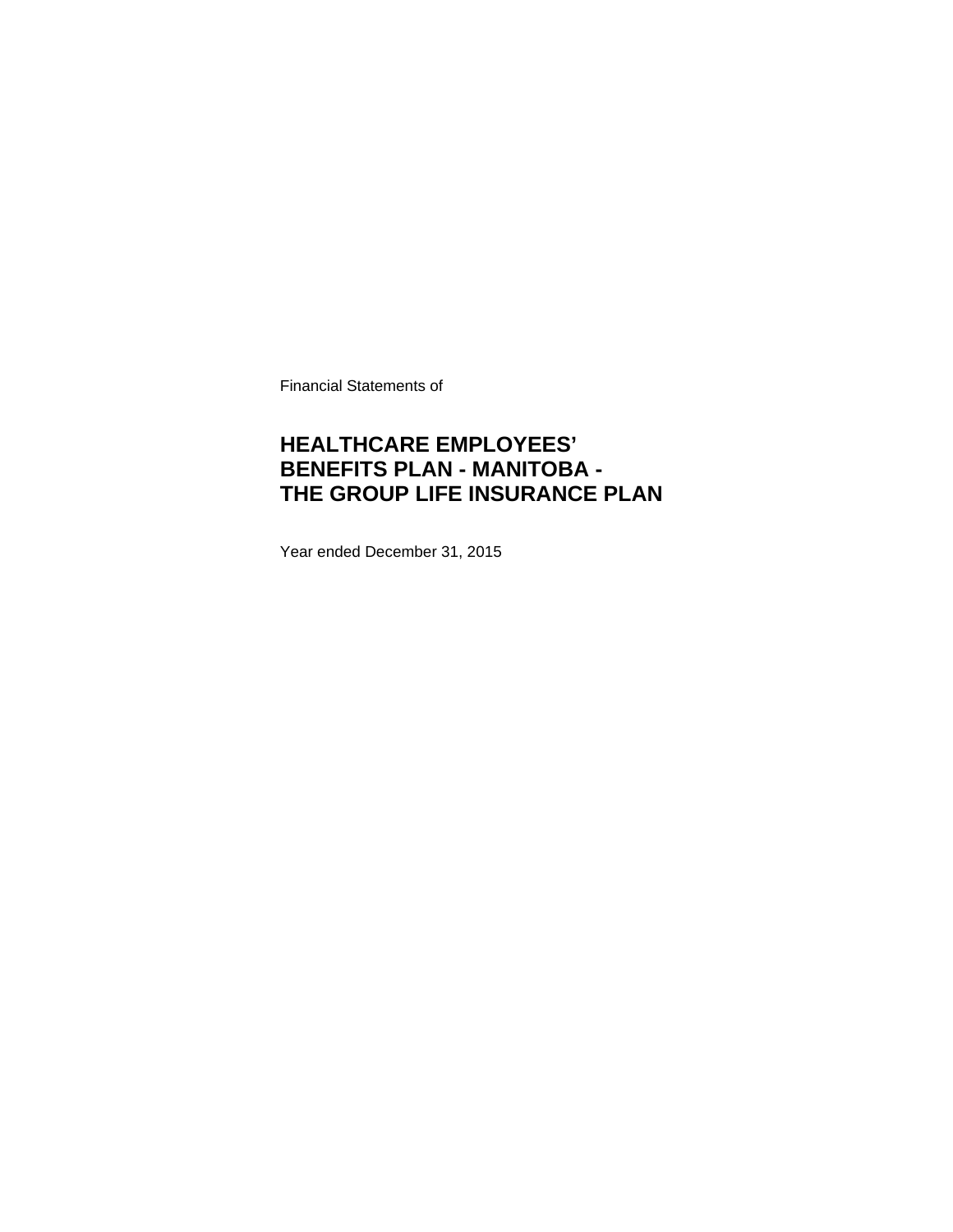

**KPMG LLP** Suite 2000 - One Lombard Place Winnipeg MB R3B 0X3 Canada

Telephone Fax Internet

(204) 957-1770 (204) 957-0808 www.kpmg.ca

## **INDEPENDENT AUDITORS' REPORT**

To the Board of Trustees of Healthcare Employees' Benefits Plan - Manitoba - The Group Life Insurance Plan

We have audited the accompanying financial statements of Healthcare Employees' Benefits Plan - Manitoba - The Group Life Insurance Plan, which comprise the statement of financial position as at December 31, 2015, the statements of changes in net assets available for benefits and changes in benefit obligations for the year then ended, and notes, comprising a summary of significant accounting policies and other explanatory information.

### *Management's Responsibility for the Financial Statements*

Management is responsible for the preparation and fair presentation of these financial statements in accordance with Canadian accounting standards for pension plans, and for such internal control as management determines is necessary to enable the preparation of financial statements that are free from material misstatement, whether due to fraud or error.

### *Auditors' Responsibility*

Our responsibility is to express an opinion on these financial statements based on our audit. We conducted our audit in accordance with Canadian generally accepted auditing standards. Those standards require that we comply with ethical requirements and plan and perform the audit to obtain reasonable assurance about whether the financial statements are free of material misstatement.

An audit involves performing procedures to obtain audit evidence about the amounts and disclosures in the financial statements. The procedures selected depend on our judgment, including the assessment of the risks of material misstatement of the financial statements, whether due to fraud or error. In making those risk assessments, we consider internal control relevant to the entity's preparation and fair presentation of the financial statements in order to design audit procedures that are appropriate in the circumstances, but not for the purpose of expressing an opinion on the effectiveness of the entity's internal control. An audit also includes evaluating the appropriateness of accounting policies used and the reasonableness of accounting estimates made by management, as well as evaluating the overall presentation of the financial statements.

We believe that the audit evidence we have obtained is sufficient and appropriate to provide a basis for our audit opinion.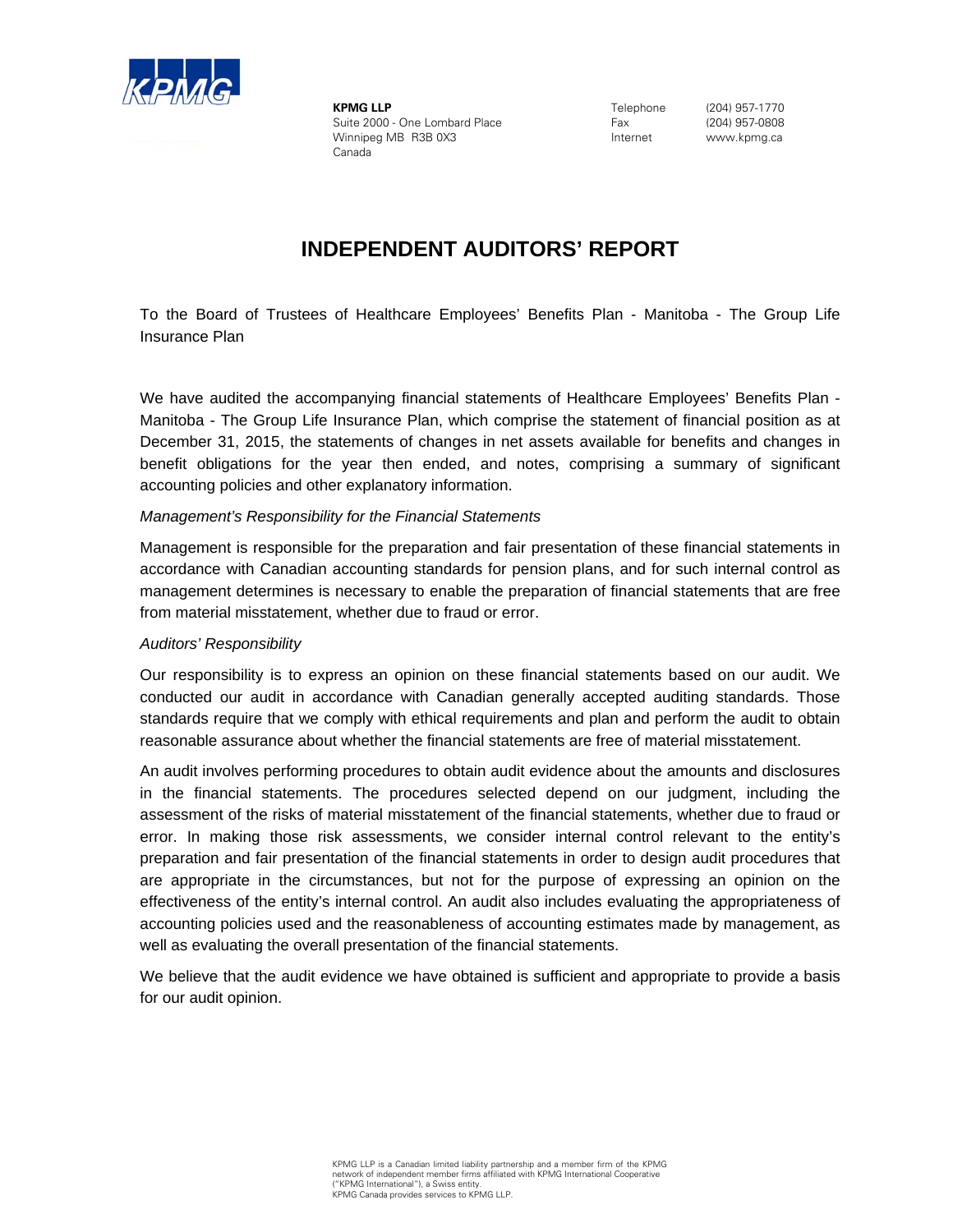

### *Opinion*

In our opinion, the financial statements present fairly, in all material respects, the financial position of Healthcare Employees' Benefits Plan - Manitoba - The Group Life Insurance Plan as at December 31, 2015, and its changes in net assets available for benefits and changes in its benefit obligations for the year then ended in accordance with Canadian accounting standards for pension plans.

 $kPMS$   $\mu P$ 

Chartered Professional Accountants

June 16, 2016 Winnipeg, Canada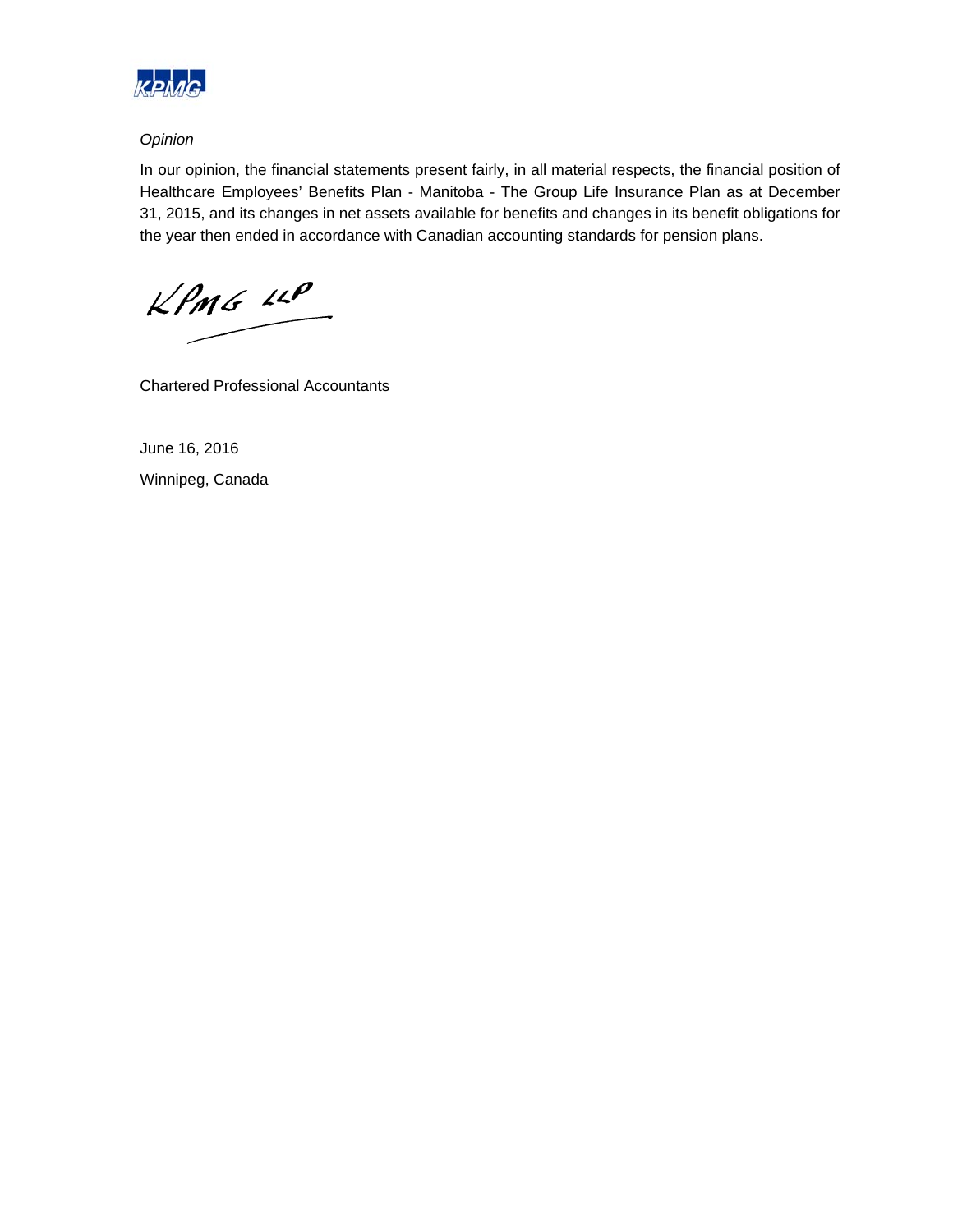Statement of Financial Position

December 31, 2015, with comparative information for 2014

|                                                                                     |    | <b>Active Plan</b> |    | Paid-up Plan |    | 2015<br>Total |    | 2014<br>Total |
|-------------------------------------------------------------------------------------|----|--------------------|----|--------------|----|---------------|----|---------------|
| Assets                                                                              |    |                    |    |              |    |               |    |               |
| Cash                                                                                | \$ | 3,637,875          | \$ | 144,117      | S. | 3,781,992     | S  | 2,779,177     |
| Premiums receivable                                                                 |    | 752,219            |    |              |    | 752,219       |    | 961,668       |
| Investments, at fair value (note 3)                                                 |    | 62,856,520         |    | 12,923,743   |    | 75,780,263    |    | 66,830,706    |
| Prepaid expenses                                                                    |    | 9,241              |    |              |    | 9,241         |    | 8,072         |
| Due to (from) plans                                                                 |    | (1, 415)           |    | 1.415        |    |               |    |               |
| Due from The Great-West Life<br><b>Assurance Company (note 4)</b>                   |    | 5,556,299          |    |              |    | 5,556,299     |    | 6,816,431     |
| <b>Total assets</b>                                                                 | S. | 72,810,739         | \$ | 13,069,275   | S. | 85,880,014    |    | 77,396,054    |
| Liabilities                                                                         |    |                    |    |              |    |               |    |               |
| Claims payable and accrued<br><b>liabilities</b>                                    | S  | 2,369,540          | s  | 306,690      | s  | 2,676,230     | s  | 2,506,118     |
| Government remittances payable                                                      |    | 252,138            |    |              |    | 252,138       |    | 220,063       |
| Due to Healthcare Employees'<br>Pension Plan - Manitoba (note 13)                   |    | 100,013            |    |              |    | 100,013       |    | 169,320       |
| <b>Total liabilities</b>                                                            |    | 2,721,691          |    | 306,690      |    | 3,028,381     |    | 2,895,501     |
| Net assets available for benefits                                                   |    | 70,089,048         |    | 12,762,585   |    | 82,851,633    |    | 74,500,553    |
| Actuarial value of benefit<br>obligations (note 6):                                 |    |                    |    |              |    |               |    |               |
| Future paid-up insurance                                                            |    |                    |    | 10,720,000   |    | 10,720,000    |    | 10,230,000    |
| <b>Disability life waiver</b>                                                       |    | 25,159,000         |    |              |    | 25,159,000    |    | 21,117,000    |
| Commitment (note 14)                                                                |    | 25,159,000         |    | 10,720,000   |    | 35,879,000    |    | 31,347,000    |
| Excess of net assets available for<br>benefits over benefit obligations<br>(note 7) |    | \$44,930,048       | \$ | 2,042,585    | S  | 46,972,633    | \$ | 43,153,553    |

See accompanying notes to financial statements.

Approved by the Trustees:

Chair  $\boldsymbol{\mathcal{U}}$ Vice-Chair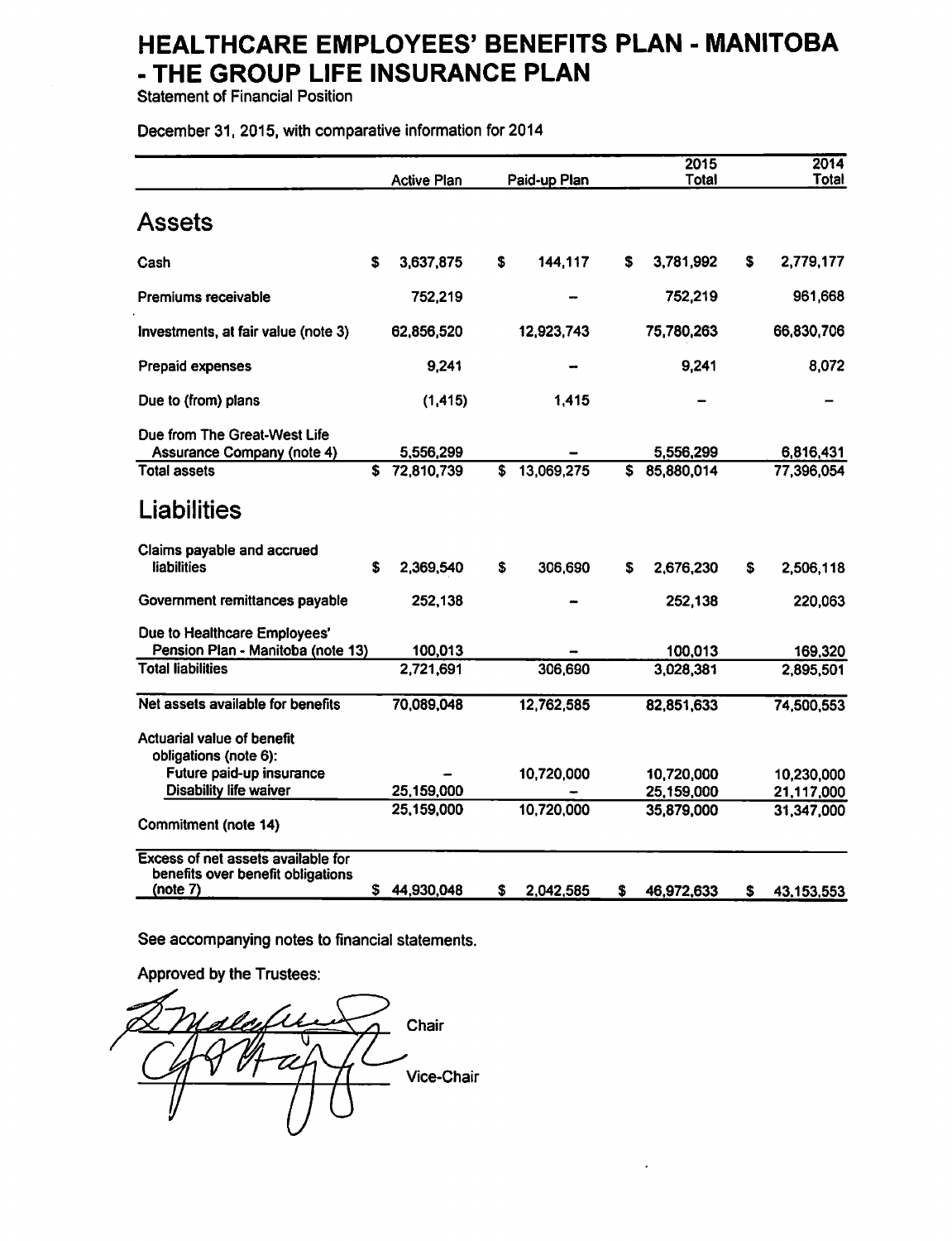Statement of Changes in Net Assets Available for Benefits

|                                    |             |                  | 2015             | 2014             |
|------------------------------------|-------------|------------------|------------------|------------------|
|                                    | Active Plan | Paid-up Plan     | Total            | Total            |
| Increases:                         |             |                  |                  |                  |
| \$<br>Premiums                     | 16,248,297  | \$               | \$<br>16,248,297 | \$<br>16,149,155 |
| Investment income (note 8)         | 3,213,990   | 992,016          | 4,206,006        | 2,939,290        |
| Other interest income              | 40,486      | 686              | 41,172           | 48,045           |
| Current period change in           |             |                  |                  |                  |
| fair value of investments          | 1,034,924   | 8,627            | 1,043,551        | 3,544,679        |
|                                    | 20,537,697  | 1,001,329        | 21,539,026       | 22,681,169       |
| Decreases:                         |             |                  |                  |                  |
| Claims incurred                    | 9,963,464   | 506,311          | 10,469,775       | 8,625,820        |
| Administrative expenses            |             |                  |                  |                  |
| (note 9)                           | 2,215,545   | 190,689          | 2,406,234        | 2,281,878        |
| Stop loss premiums [note 11(d)]    | 311,937     |                  | 311,937          | 345,487          |
|                                    | 12,490,946  | 697,000          | 13,187,946       | 11,253,185       |
| Increase in net assets available   |             |                  |                  |                  |
| for benefits                       | 8,046,751   | 304,329          | 8,351,080        | 11,427,984       |
| Net assets available for benefits, |             |                  |                  |                  |
| beginning of year                  | 62,042,297  | 12,458,256       | 74,500,553       | 63,072,569       |
| Net assets available for benefits, |             |                  |                  |                  |
| \$<br>end of year                  | 70,089,048  | \$<br>12,762,585 | 82,851,633<br>\$ | 74,500,553<br>\$ |

Year ended December 31, 2015, with comparative information for 2014

See accompanying notes to financial statements.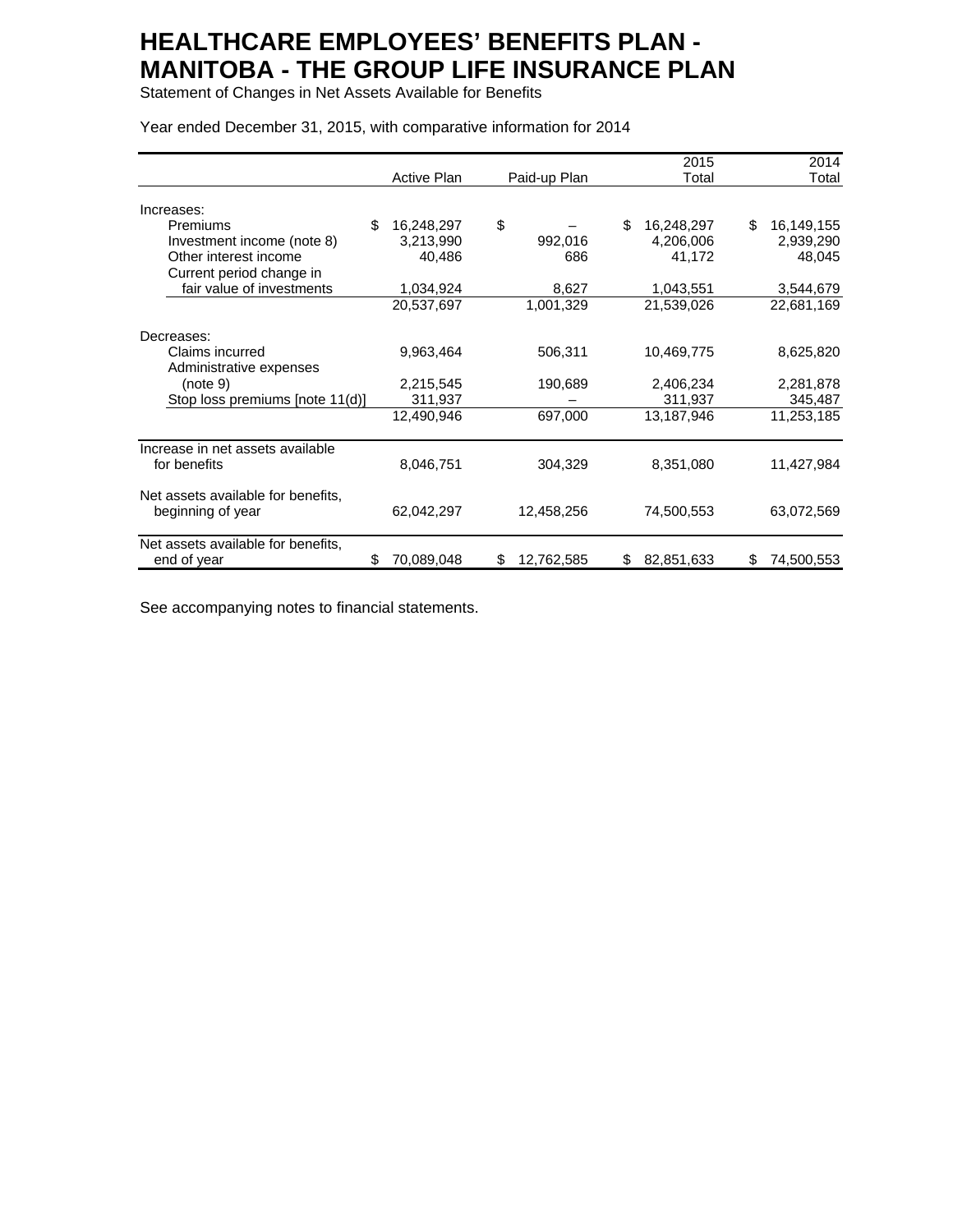Statement of Changes in Benefit Obligations

Year ended December 31, 2015, with comparative information for 2014

|                                       | Active Plan | Paid-up Plan     | 2015<br>Total     | 2014<br>Total    |
|---------------------------------------|-------------|------------------|-------------------|------------------|
| Actuarial value of benefit            |             |                  |                   |                  |
| obligations, beginning of year<br>S.  | 21,117,000  | \$<br>10,230,000 | \$.<br>31,347,000 | \$<br>27,500,000 |
| Claims paid                           |             | (507,000)        | (507,000)         | (382,000)        |
| Interest accrued on benefits          |             | 499,000          | 499,000           | 511,000          |
| Effect of experience gains and losses |             | 118,000          | 118,000           | 649,000          |
| Effect of change in valuation basis   | 4,042,000   | 380,000          | 4,422,000         | 3,069,000        |
| Actuarial value of benefit            |             |                  |                   |                  |
| obligations, end of year              | 25,159,000  | 10,720,000       | 35,879,000<br>\$  | 31,347,000       |

See accompanying notes to financial statements.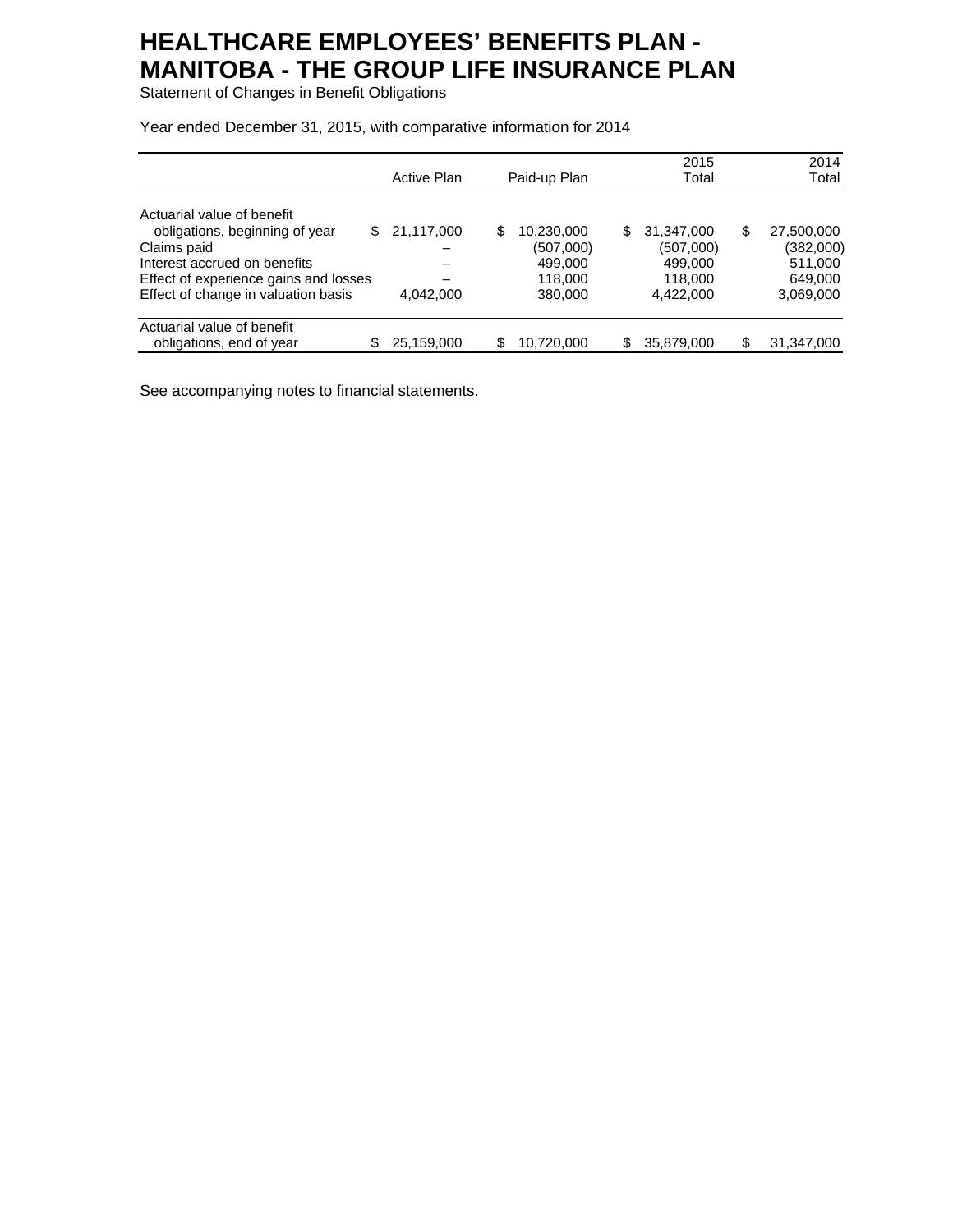Notes to Financial Statements

Year ended December 31, 2015

#### **1. General and description of the Plan:**

The Healthcare Employees' Benefits Plan - Manitoba (HEBP) is jointly trusteed which includes the group life insurance plan (the Plan) for healthcare employees in Manitoba.

The Plan is a trust under the *Income Tax Act.* By virtue of Canada Revenue Agency (CRA) administrative rules, the Plan is viewed as a health and welfare trust and calculates its income for tax purposes under CRA administrative guidelines.

The group life insurance plan provides basic, dependent and family life insurance and accidental death and dismemberment benefits to participating employees. The group life insurance plan is comprised of two plans: the Active Plan and the Paid-up Plan (the Plans). The Active Plan began January 1, 1983 and serves those employees who joined subsequent to that date. The Paid-up Plan is for a closed group of employees who were part of the plan prior to January 1, 1983. Claims administration for these plans is provided by The Great-West Life Assurance Company (Great-West Life).

### **2. Significant accounting policies:**

(a) Basis of preparation:

The Plan follows Canadian accounting standards for pension plans for accounting policies related to its investment portfolio and benefit obligations. In selecting or changing accounting policies that do not relate to its investment portfolio or benefit obligations, the Plan complies on a consistent basis with Canadian accounting standards for private enterprises.

These financial statements are prepared on a going concern basis and present the aggregate financial position of the Plan as a separate financial reporting entity, independent of the participating employers and members. Only the assets and obligations to members eligible to participate in the Plan have been included in these financial statements. These financial statements do not portray the funding requirements of the Plan or the benefit security of the individual plan members.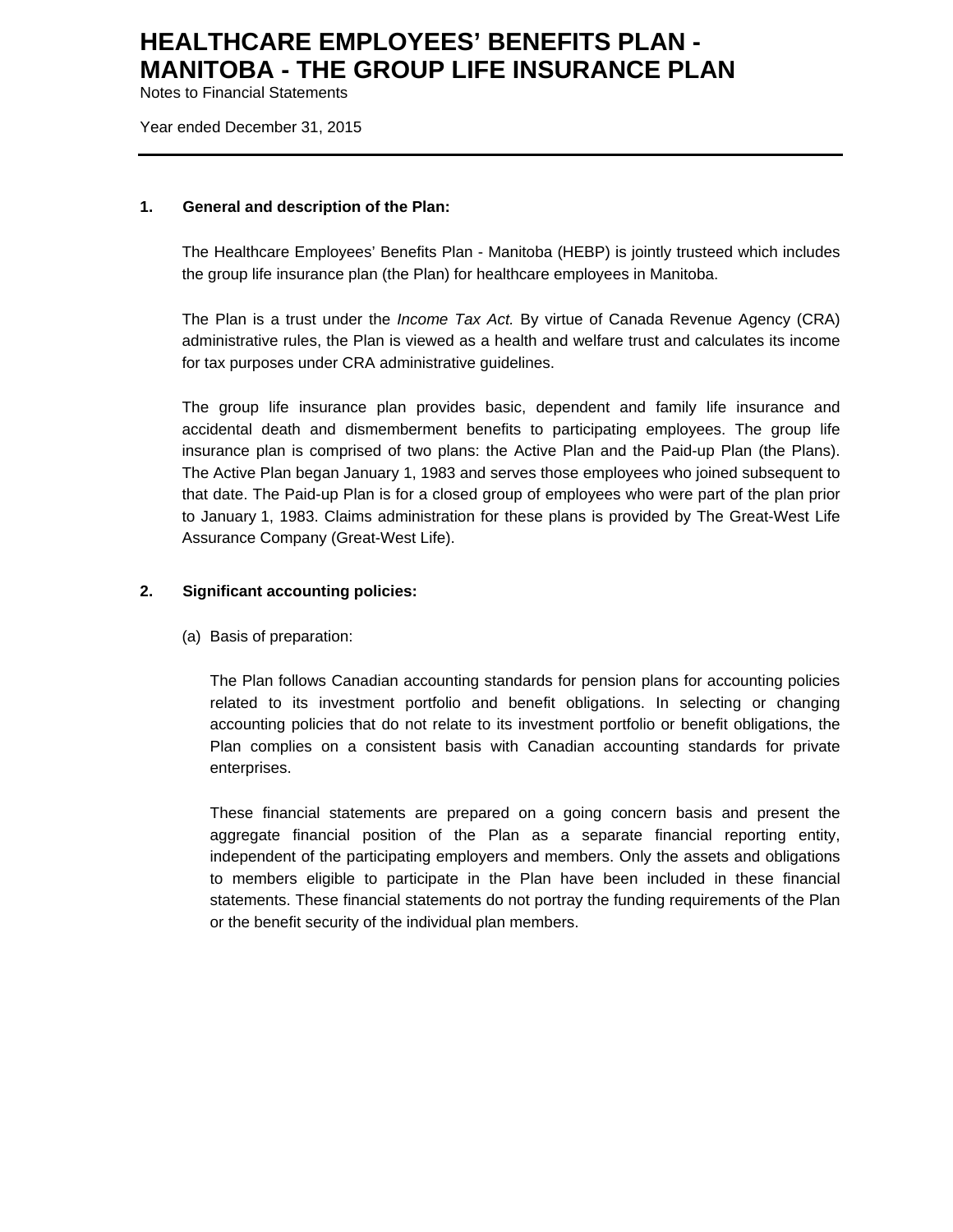Notes to Financial Statements (continued)

Year ended December 31, 2015

### **2. Significant accounting policies (continued):**

(b) Financial instruments:

Financial instruments are recorded at fair value on initial recognition. Freestanding derivative instruments that are not in a qualifying hedging relationship, cash and investments are subsequently measured at fair value. All other financial instruments are subsequently measured at cost or amortized cost, unless management has elected to carry the instruments at fair value. The Plan has elected not to carry any such financial instruments at fair value.

Transaction costs incurred on the acquisition of financial instruments measured subsequently at fair value are expensed as incurred. All other financial instruments are adjusted by transaction costs incurred on acquisition and financing costs. These costs are amortized using the straight-line method.

(c) Fair value measurement:

Fair value is the amount for which an asset could be exchanged, or a liability settled, between knowledgeable, willing parties in an arm's length transaction on the measurement date. The Plan uses closing market price for fair value measurement.

When available, the Plan measures the fair value of an instrument using quoted prices in an active market for that instrument. A market is regarded as active if quoted prices are readily and regularly available and represent actual and regularly occurring market transactions on an arm's length basis.

If a market for a financial instrument is not active, then the Plan establishes fair value using a valuation technique. Valuation techniques include using recent arm's length transactions between knowledgeable, willing parties (if available), reference to the current fair value of other instruments that are substantially the same, discounted cash flow analyses and option pricing models.

All changes in fair value, other than interest and dividend income, are recognized in the statement of changes in net assets available for benefits as part of the current period change in fair value of investments.

The equity, bond and real estate pooled funds are recorded at fair values established by the respective fund trustee.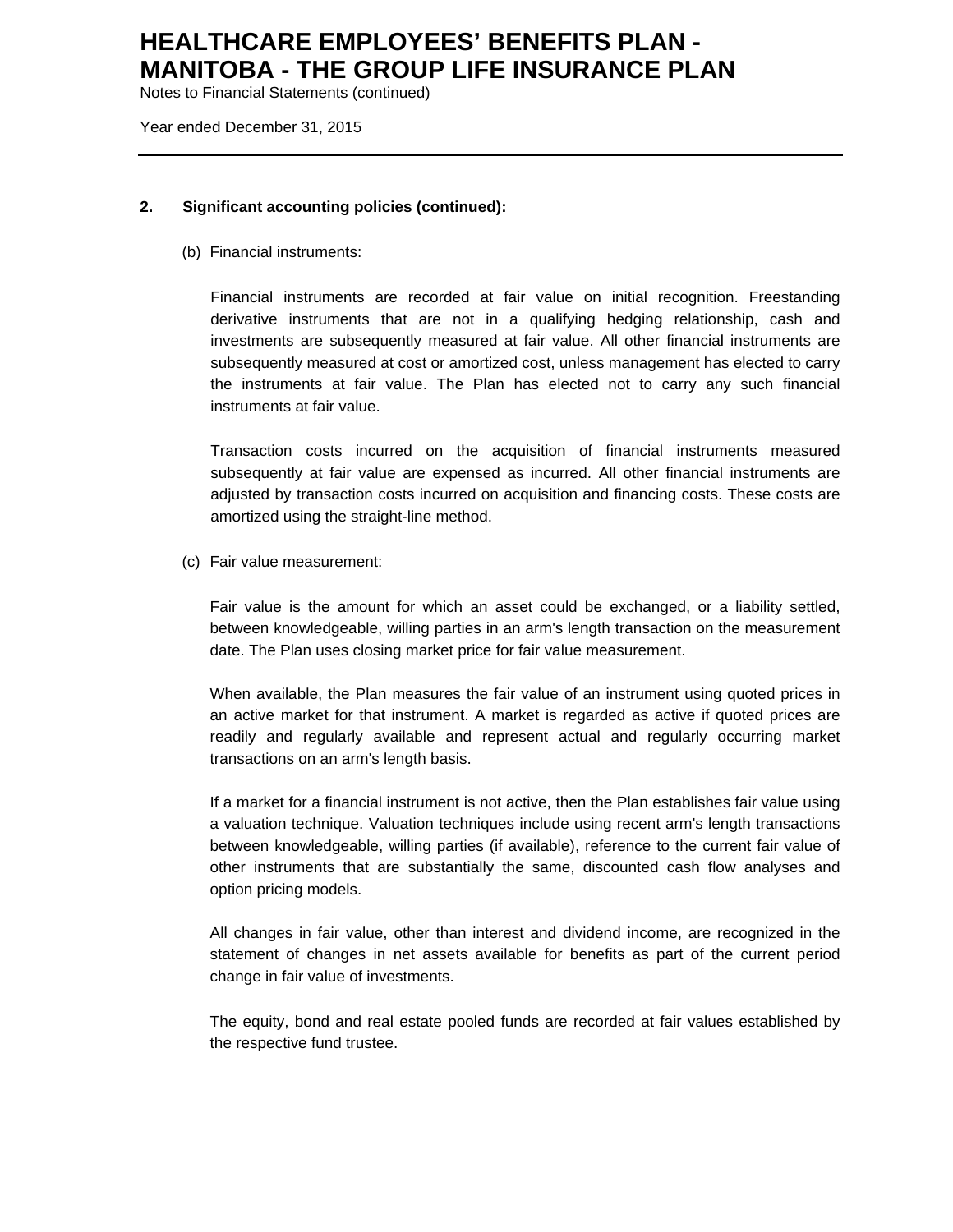Notes to Financial Statements (continued)

Year ended December 31, 2015

### **2. Significant accounting policies (continued):**

(d) Foreign currency transactions and balances:

Transactions in foreign currencies are translated into Canadian dollars at the exchange rate at the dates of the transactions. Monetary assets and liabilities denominated in foreign currencies at the reporting date are retranslated into Canadian dollars at the exchange rate at that date.

Foreign currency differences arising on retranslation are recognized in the statement of changes in net assets available for benefits within current period change in fair value of investments.

- (e) Investment transactions and income recognition:
	- (i) Investment transactions:

Investment transactions are accounted for on a trade date basis.

(ii) Income recognition:

Investment income includes interest and dividend income. Investment income has been accrued as reported by the issuer of the pooled funds.

(f) Premiums:

Premiums recorded in the statement of changes in net assets available for benefits include the employees' and employers' share of the premiums required for the group life insurance coverage. Premiums are recorded on an accrual basis.

(g) Claims:

 Claims are recorded in the period in which they are paid or payable. Any claims not paid at fiscal year-end are reflected in claims payable and accrued liabilities.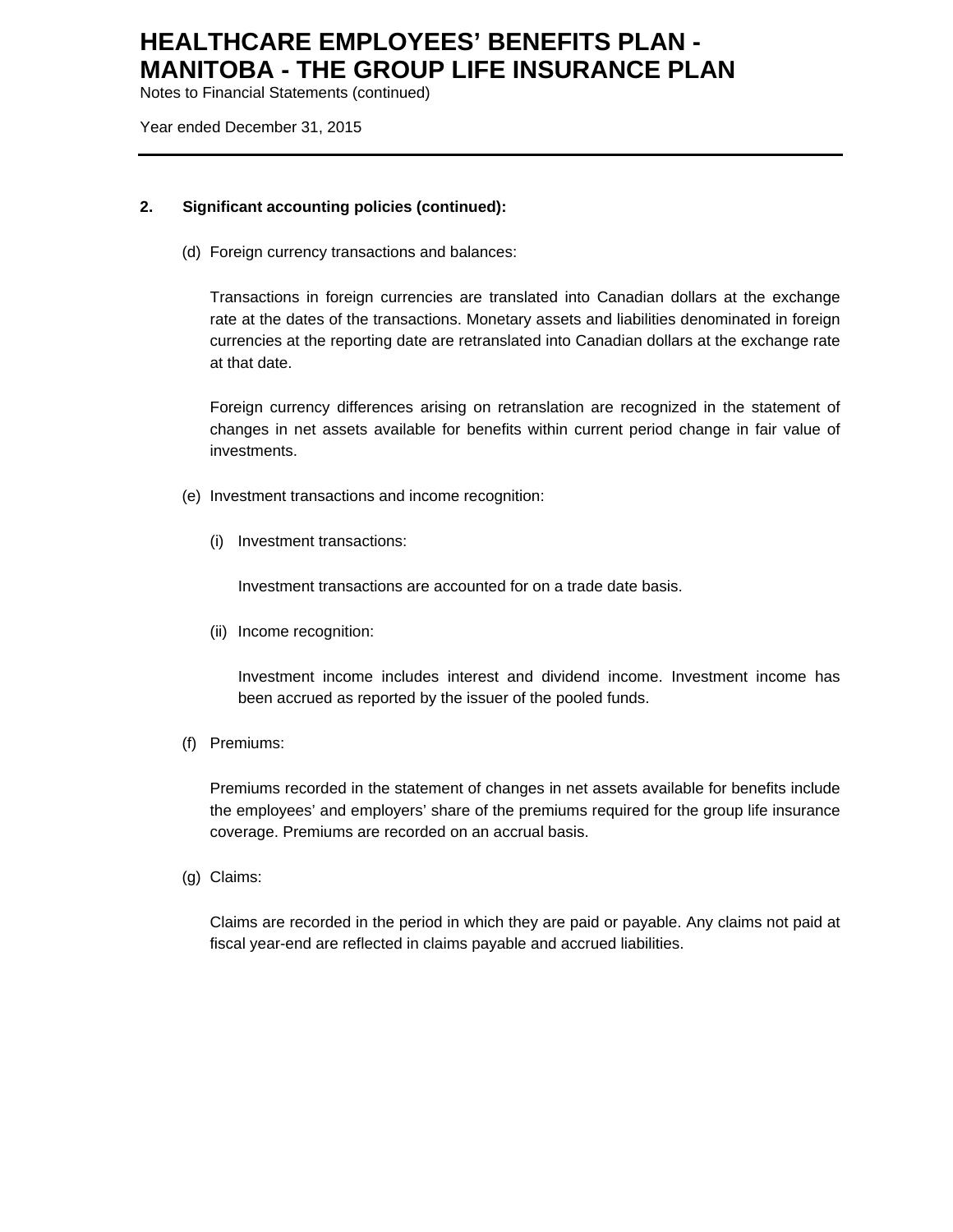Notes to Financial Statements (continued)

Year ended December 31, 2015

### **2. Significant accounting policies (continued):**

(h) Use of estimates:

The preparation of financial statements requires management to make estimates and assumptions that affect the reported amounts of assets and liabilities, the disclosure of contingent assets and liabilities at the date of the financial statements and the reported amounts of increases and decreases in net assets during the year. Significant items subject to such estimates and assumptions include the determination of the actuarial value of benefit obligations. Actual results could differ from those estimates.

### **3. Investments:**

|                                                                      | Active<br>Plan                          | Paid-up<br>Plan                           | 2015<br>Total                            | 2014<br>Total                           |
|----------------------------------------------------------------------|-----------------------------------------|-------------------------------------------|------------------------------------------|-----------------------------------------|
| Equity pooled funds<br>Bond pooled funds<br>Real estate pooled funds | \$28,579,537<br>25,849,327<br>8,427,656 | 6,498,250<br>S.<br>4,409,069<br>2,016,424 | \$35,077,787<br>30,258,396<br>10,444,080 | \$28,530,481<br>29,293,949<br>9,006,276 |
|                                                                      | \$62,856,520                            | \$12,923,743                              | \$75,780,263                             | \$66,830,706                            |

The investments of the Plan are in equity, bond and real estate pooled funds which yielded rates of return as follows: Active Plan - return of 7.6 percent (2014 - 10.7 percent), Paid-up Plan - return of 7.8 percent (2014 - 12 percent).

### **4. Due from The Great-West Life Assurance Company:**

The amount due from The Great-West Life Assurance Company represents funds held by The Great-West Life Assurance Company as a reserve for claim fluctuations and accumulated annual claims experience.

Interest was earned on the amount due from The Great-West Life Assurance Company in the amount of 0.25 percent (2014 - 0.25 percent).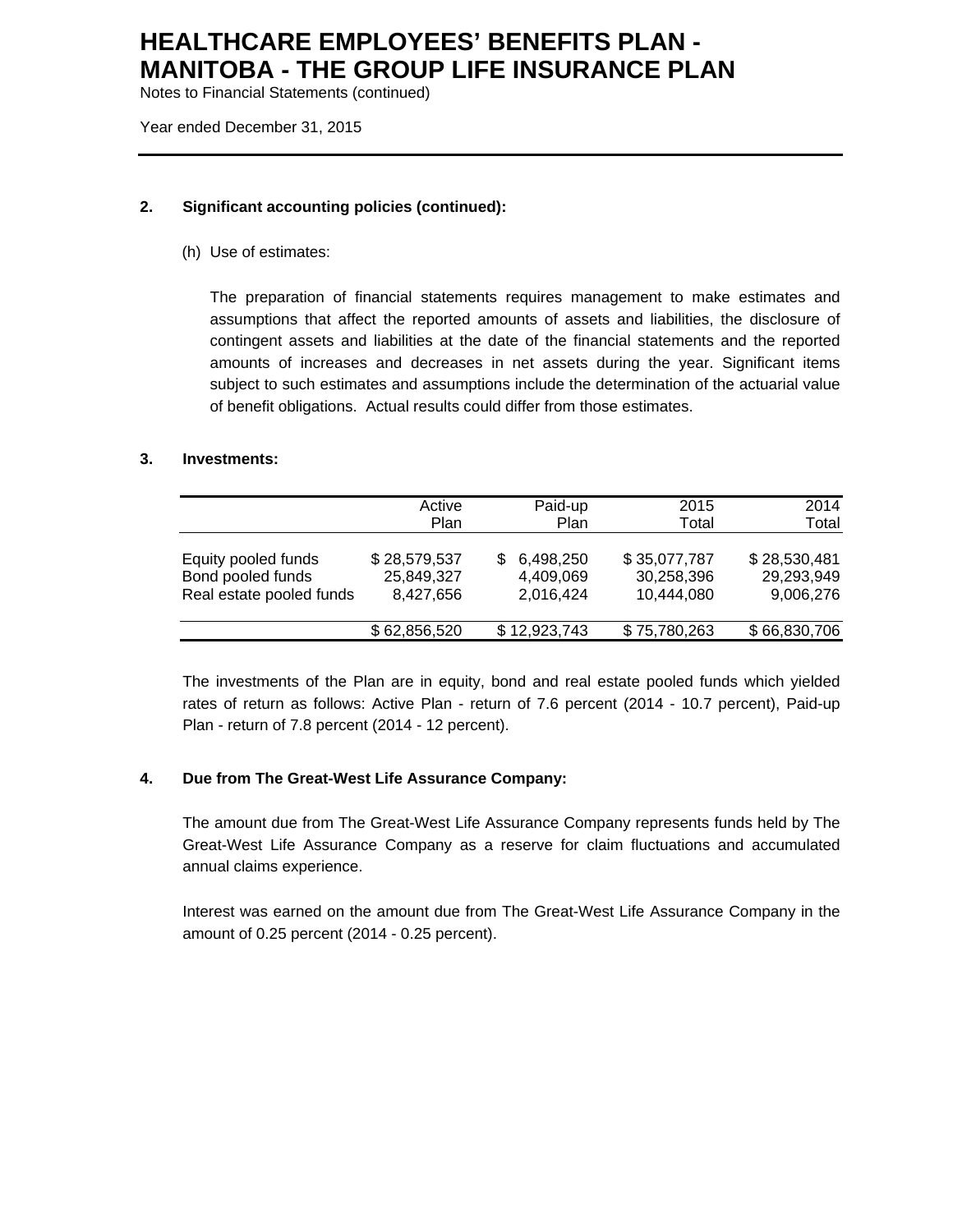Notes to Financial Statements (continued)

Year ended December 31, 2015

#### **5. Role of the actuaries:**

The actuaries have been appointed pursuant to the Trust Agreement. With respect to the preparation of financial statements, the actuaries have been engaged to carry out estimations of the Plan's future paid-up insurance and disability life waiver to the members. The estimations are made in accordance with accepted actuarial practice and reported thereon to the Board of Trustees. In performing the estimation of the liabilities, which are by their nature inherently variable, assumptions are made as to the investment rate of return, mortality, retirement and termination rates and salary increments in the future.

### **6. Benefit obligations:**

(a) Future paid-up insurance:

The computation of the obligation for future paid-up insurance is performed at least every three years by Eckler Ltd., an independent actuary. The most recent actuarial valuation indicated that at December 31, 2015 the assets of the Paid-up Plan exceeded the actuarially computed liability for future obligations by approximately \$2,043,000 (2014 - \$2,229,000). The next actuarial valuation will be prepared as at December 31, 2016.

The assumptions used in determining the actuarial present value of the obligation for future paid-up insurance are management's best estimate and were developed by reference to expected long-term market conditions. Two significant long-term actuarial assumptions used in the valuation were:

- (i) the salary escalation rate was assumed to be nil for 2015 (2014 3.5 percent) annually. Effective January 1, 2015, earnings used to determine the amount of the paid-up life benefit were frozen;
- (ii) the asset rate of return and discount rate were assumed to be 4.75 percent (2014 5.0 percent).

In addition, the actuarial valuation reflects assumptions with regard to mortality, retirement and termination rates.

Since there is no intention of extinguishing the future paid-up insurance obligation in the near term, the obligation is calculated by using the going concern actuarial basis. As underlying conditions change over time, management's best estimate assumptions may also change, which could cause a material change in the actuarial value of the obligation for future paid-up insurance.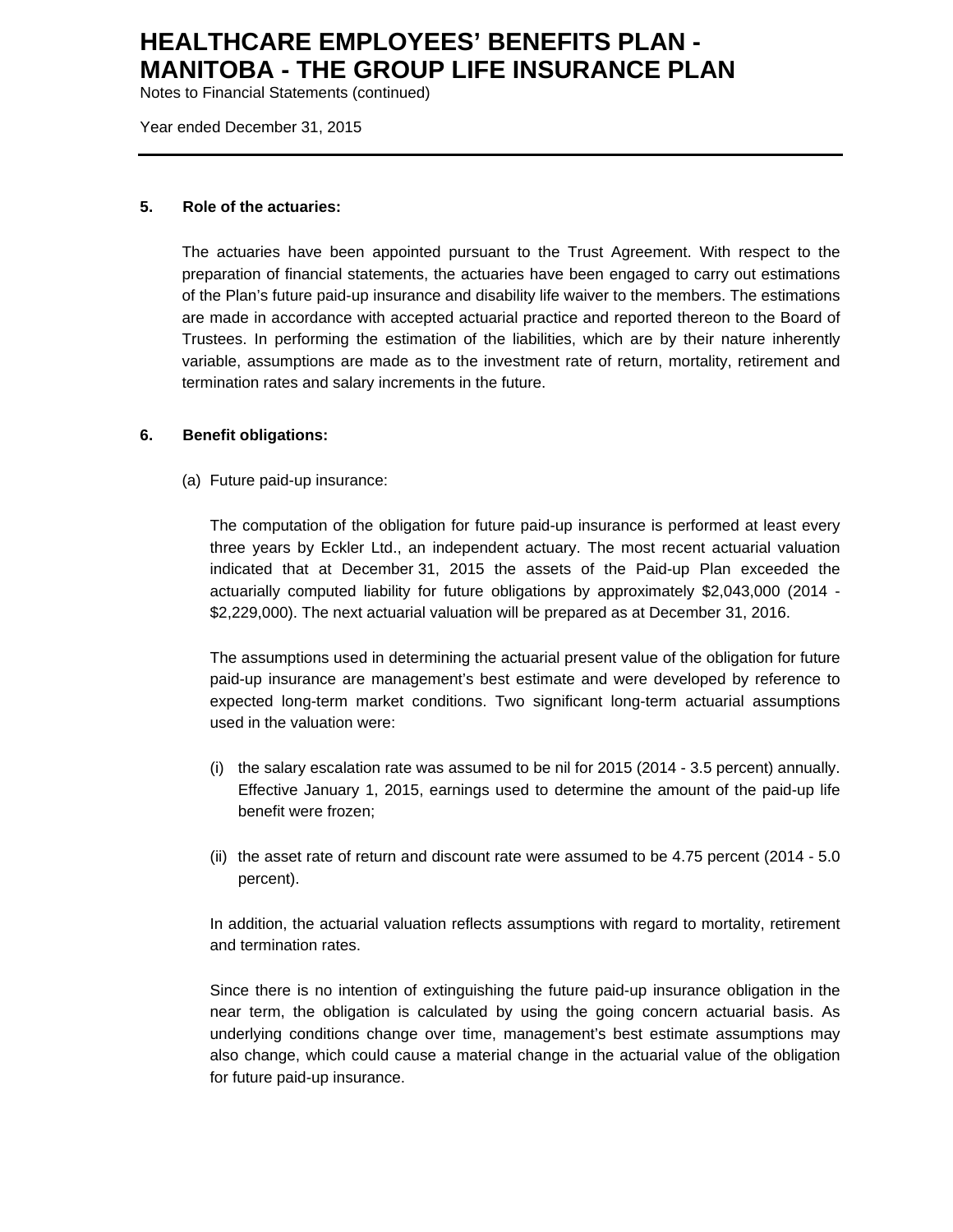Notes to Financial Statements (continued)

Year ended December 31, 2015

### **6. Benefit obligations (continued):**

(b) Disability life waiver:

The obligation for disability life waiver represents the present value of future life insurance claims for members on disability and the present value of future life insurance payments for unreported claims of disabled members and has been estimated, using the experience tables of the November 2001 Group Life Waiver Study prepared by the Canadian Institute of Actuaries and a discount rate of 1.76 percent (2014 - 1.98 percent), in the amount of \$25,159,000 (2014 - \$21,117,000). The calculation of the obligation for disability life waiver has been completed by Morneau Shepell, an independent actuary, as at December 31, 2015. The next actuarial calculation will be prepared as at December 31, 2016.

### **7. Excess of net assets available for benefits over benefit obligations:**

The Board of Trustees has approved the establishment of contribution stabilization reserves and investment reserves. The contribution stabilization reserves have been established at amounts equal to 50 percent of the current year's premiums. The investment reserves have been established at amounts equal to 10 percent of the market value of the investments, for each of the Active Plan and Paid-up Plan. At December 31, 2015, the Board of Trustees has restricted \$13,400,000 (2014 - \$12,500,000) and \$1,300,000 (2014 - \$1,300,000) in the Active Plan and Paid-up Plan, respectively, of the excess of net assets available for benefits over benefit obligations for these reserves.

|                                                                      |     | Active<br>Plan                  |   | Paid-up<br>Plan              |    | 2015<br>Total                     |   | 2014<br>Total                     |
|----------------------------------------------------------------------|-----|---------------------------------|---|------------------------------|----|-----------------------------------|---|-----------------------------------|
| Equity pooled funds<br>Bond pooled funds<br>Real estate pooled funds | S   | 2,068,213<br>906,805<br>238,972 | S | 781.482<br>150,012<br>60,522 | S. | 2,849,695<br>1,056,817<br>299,494 | S | 1,651,040<br>1,078,020<br>210,230 |
|                                                                      | SS. | 3,213,990                       | S | 992.016                      |    | 4,206,006                         |   | 2,939,290                         |

### **8. Investment income:**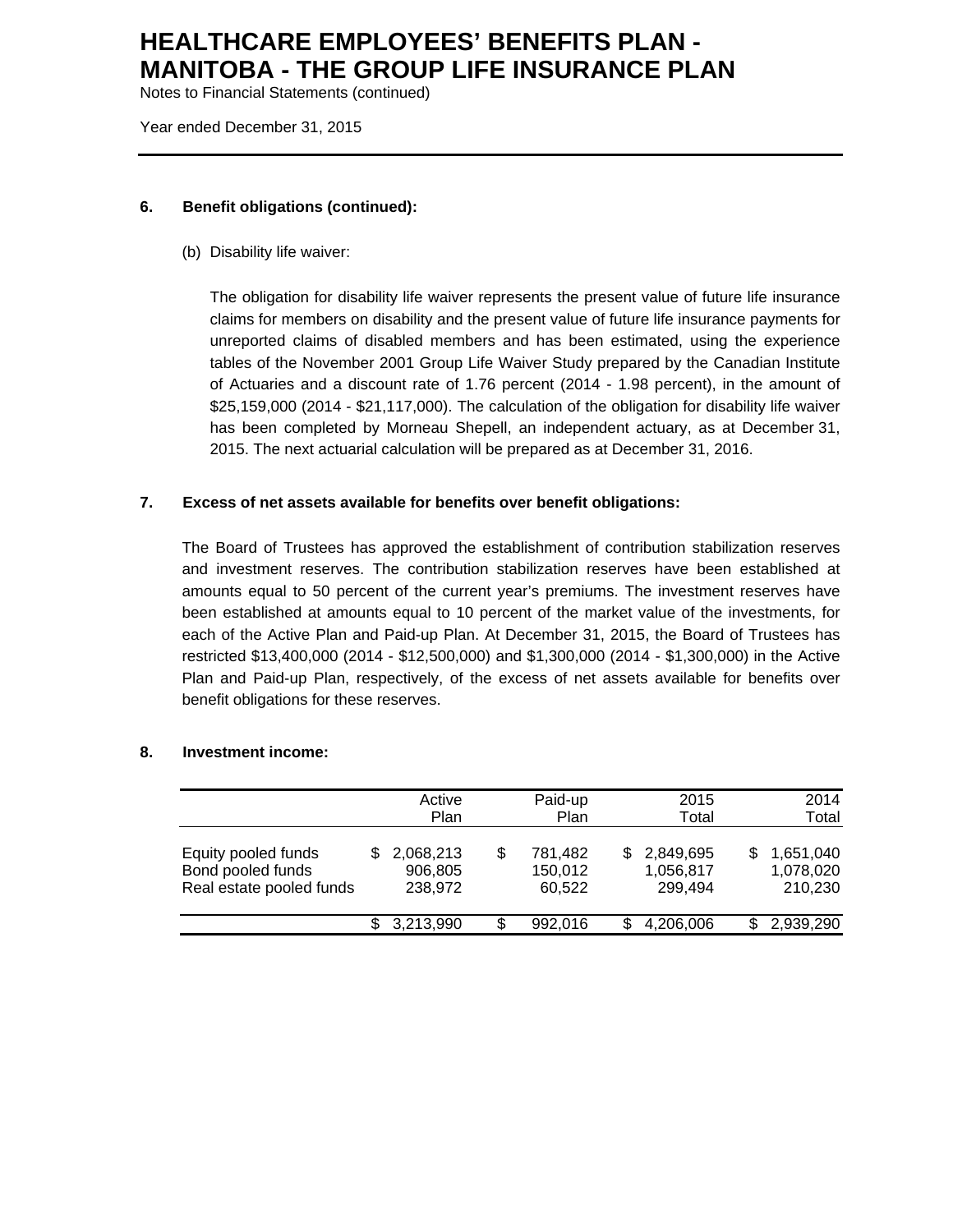Notes to Financial Statements (continued)

Year ended December 31, 2015

### **9. Administrative expenses:**

|                                               | Active<br>Plan       | Paid-up<br>Plan   |   | 2015<br>Total        |    | 2014<br>Total        |
|-----------------------------------------------|----------------------|-------------------|---|----------------------|----|----------------------|
| Investment manager fees \$<br>Administrative: | 224.969              | \$<br>63.043      | S | 288.012              | S  | 238.967              |
| <b>Great West Life</b><br>HEBP (note 13)      | 522,989<br>1,467,587 | 10,540<br>117,106 |   | 533,529<br>1,584,693 |    | 494,606<br>1,548,305 |
|                                               | 2,215,545            | \$<br>190.689     |   | 2,406,234            | \$ | 2,281,878            |

The details of HEBP administrative expenses are as follows:

|                               | 2015            | 2014            |
|-------------------------------|-----------------|-----------------|
|                               |                 |                 |
| Salaries and benefits         | 1,194,712<br>S. | 1,143,226<br>S. |
| Trustee and custodial fees    | 13,815          | 16,257          |
| <b>Actuarial fees</b>         | 27,631          | 29,844          |
| Audit fees                    | 6.461           | 5,970           |
| Legal fees                    | 47,712          | 21,925          |
| Other administrative expenses | 294,362         | 330,813         |
|                               | 1,584,693       | 1,548,305<br>S  |

#### **10. Capital management:**

The main objective of the Plan is to sustain a certain level of net assets, including internally restricted funds, in order to meet the obligations of the Plan. The Plan fulfills its primary objective by adhering to specific investment policies outlined in its Statement of Investment Policies and Procedures (the SIPP), which is reviewed annually by the Plan. The Plan manages net assets by engaging knowledgeable investment managers who are charged with the responsibility of investing existing funds and new funds (current year's employee and employer contributions) in accordance with the approved SIPP. Increases in net assets are a direct result of investment income generated by investments held by the Plan and contributions into the Plan by eligible employees and by the employers. The main use of net assets is for benefit payments to eligible Plan members.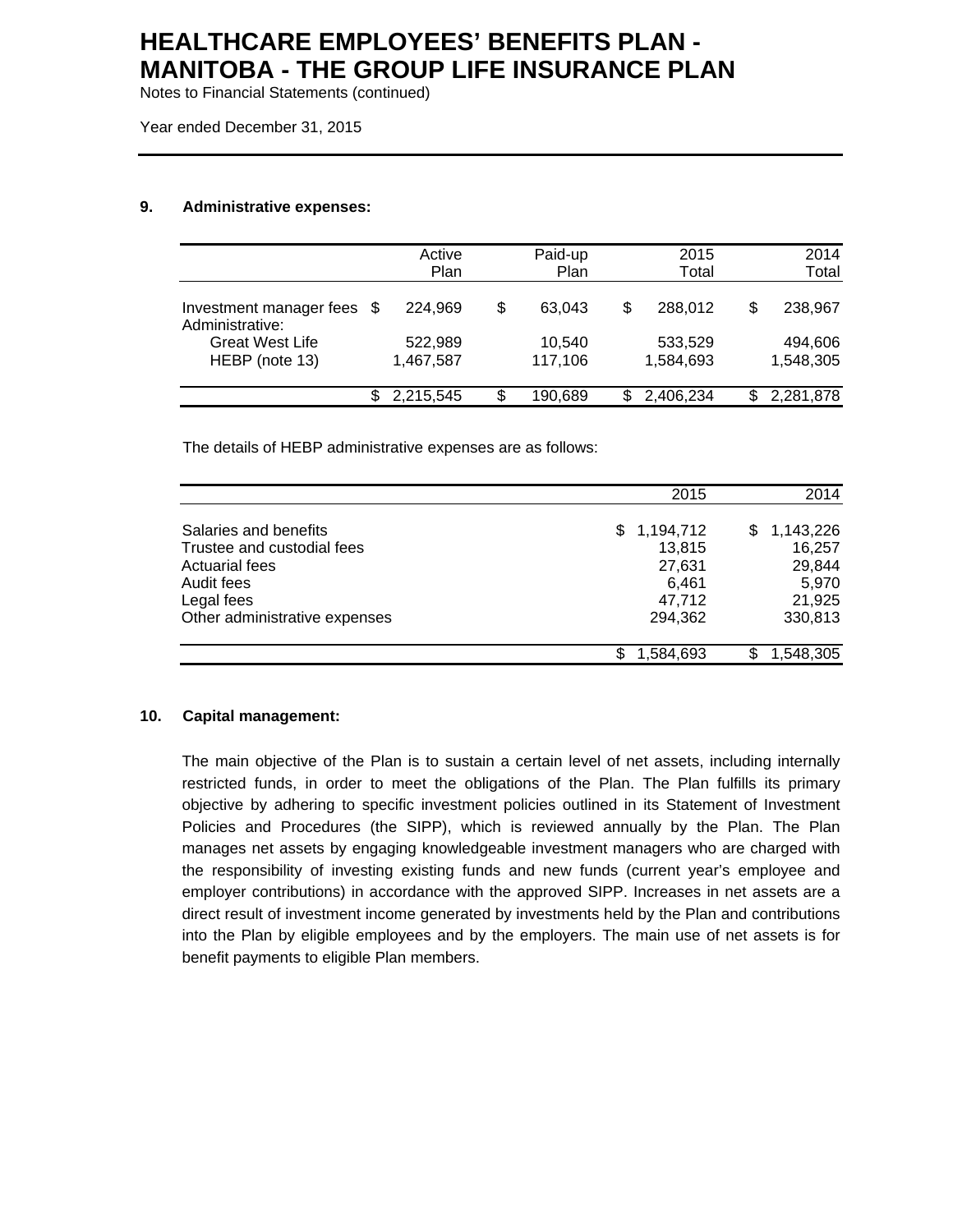Notes to Financial Statements (continued)

Year ended December 31, 2015

#### **11. Risk management:**

- (a) Market risk:
	- (i) Interest rate risk:

Interest rate risk arises from the possibility that changes in interest rates will affect future cash flows or fair values of financial instruments. The Plan's fixed income investments are exposed to the risk that the value of interest-bearing investments will fluctuate due to changes in the level of market interest rates. The Plan's exposure to interest rate risk is concentrated in its investment in the bond pooled funds. To properly manage the Plan's interest rate risk, appropriate guidelines on the weighting and duration for fixed income investments are set and monitored.

The remaining terms to contractual maturity of fixed income investments at December 31 are as follows:

|                                       | 2015                     | 2014                     |
|---------------------------------------|--------------------------|--------------------------|
| One to five years<br>After five years | 13,898,804<br>16.359.592 | 13,770,715<br>15.523.234 |
| Total market value                    | 30,258,396               | 29,293,949               |

As at December 31, 2015, if the prevailing interest rates were raised or lowered by 100 basis points, with all other factors held constant, net assets would likely have decreased or increased, respectively, by approximately \$2,849,000 (2014 - \$2,879,000). The Plan's interest rate sensitivity was determined based on portfolio weighted duration.

(ii) Foreign currency risk:

Foreign currency exposure arises from the Plan's investment in equity and bond pooled funds, which hold investments denominated in U.S. currency. Fluctuations in the relative value of the Canadian dollar against this currency can result in a positive or negative effect on the fair value of investments. The Plan's foreign currency risk is monitored by the investment manager on a quarterly basis.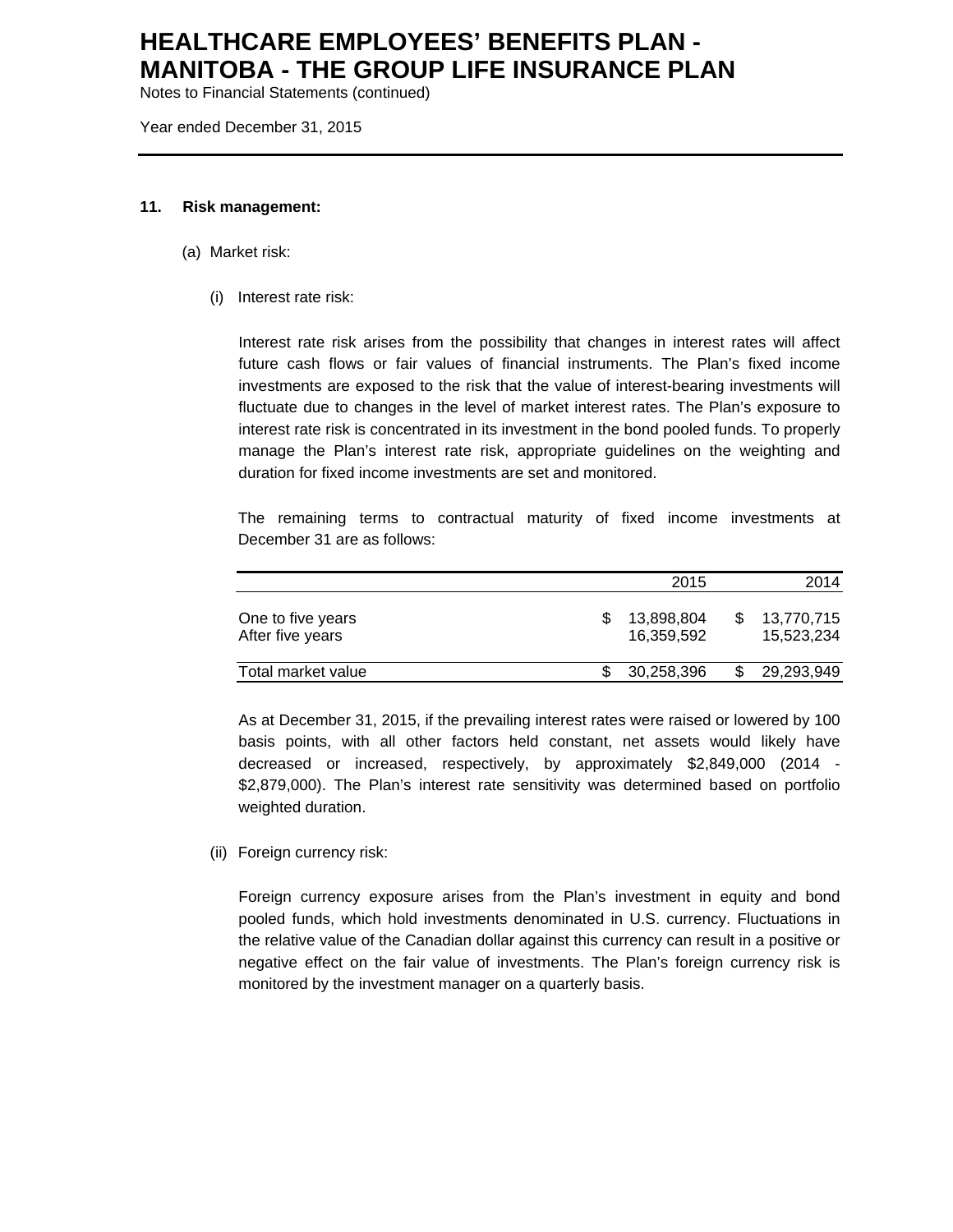Notes to Financial Statements (continued)

Year ended December 31, 2015

#### **11. Risk management (continued):**

The Plan's exposure in investments to foreign currencies to Canadian dollars is shown below:

|                         | Actual currency  |       |
|-------------------------|------------------|-------|
| As at December 31, 2015 | exposure         | %     |
|                         |                  |       |
| Canadian                | \$<br>50,995,036 | 67.3  |
| US dollar               | 14,515,837       | 19.2  |
| Other currencies        | 10,269,390       | 13.5  |
|                         | \$<br>75,780,263 | 100.0 |
|                         |                  |       |
|                         | Actual currency  |       |
| As at December 31, 2014 | exposure         | %     |
| Canadian                | \$<br>48,956,471 | 73.2  |
| US dollar               | 10,805,438       | 16.2  |
| Other currencies        | 7,068,797        | 10.6  |
|                         | \$<br>66,830,706 | 100.0 |

A 10 percent increase or decrease in exchange rates, with all other variables held constant, would result in a charge in unrealized gains (losses) of \$2,479,000 (2014 - \$1,787,000).

#### (iii) Other price risk:

The Plan's investments in equity pooled funds are sensitive to market fluctuations. To properly manage the Plan's other price risk, appropriate guidelines on asset diversification to address specific security, geographic, sector and investment manager risks are set by the Board of Trustees and monitored by the investment managers on a quarterly basis. As at December 31, 2015, a decline of 10 percent in equity values, with all other variables held constant, would have impacted the Plan's equity investments by an approximate unrealized loss of \$3,508,000 (2014 - \$2,853,000).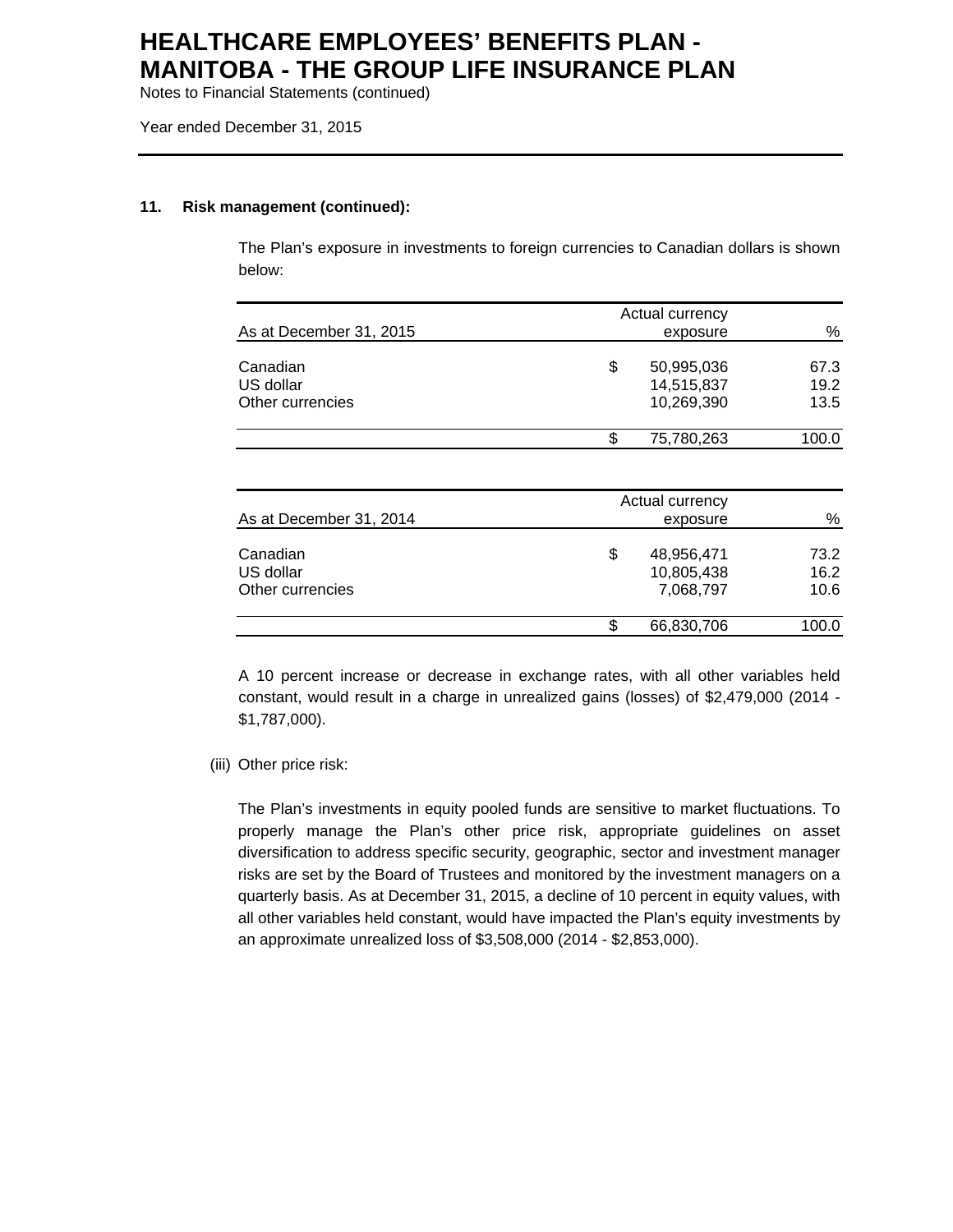Notes to Financial Statements (continued)

Year ended December 31, 2015

#### **11. Risk management (continued):**

(b) Credit risk:

The Plan is exposed to credit risk, which is the risk that a counterparty will be unable to pay amounts in full when due or requested. The Plan's greatest concentration of credit risk is in its fixed income securities. The fair value of the fixed income securities includes consideration of the creditworthiness of the debt issuer. All transactions in listed securities are settled or paid for upon delivery using approved brokers. The risk of default is considered minimal, as payment is made on a purchase once the securities have been received from the broker. For sales transactions, the securities are released once the broker has made payment.

The breakdown of the Plan's bond pooled funds by credit ratings from various rating agencies is presented below:

|                        | 2015             |        |     | 2014       |         |
|------------------------|------------------|--------|-----|------------|---------|
| Credit rating          | Fair value       |        |     | Fair value |         |
|                        |                  |        |     |            |         |
| AAA                    | \$<br>9,546,918  | 31.6%  | \$  | 9.344.149  | 31.9%   |
| AA                     | 8.295.687        | 27.4%  |     | 6.837.235  | 23.3%   |
| A                      | 8,285,205        | 27.4%  |     | 8,699,346  | 29.7%   |
| <b>BBB</b>             | 3,759,518        | 12.4%  |     | 1,945,170  | 6.7%    |
| <b>BB</b>              | 204.201          | 0.7%   |     | 261.714    | 0.9%    |
| B                      | 66,911           | 0.2%   |     | 1,897,540  | 6.5%    |
| Not rated              | 99.956           | 0.3%   |     | 212,200    | $0.7\%$ |
| Short-term investments |                  |        |     | 96.595     | 0.3%    |
|                        | \$<br>30,258,396 | 100.0% | \$. | 29,293,949 | 100.0%  |

Credit risk associated with premiums receivable is minimized due to their nature. Premiums are collected from participating members through the payroll process. No provision for doubtful premiums receivable has been recorded in either 2015 or 2014.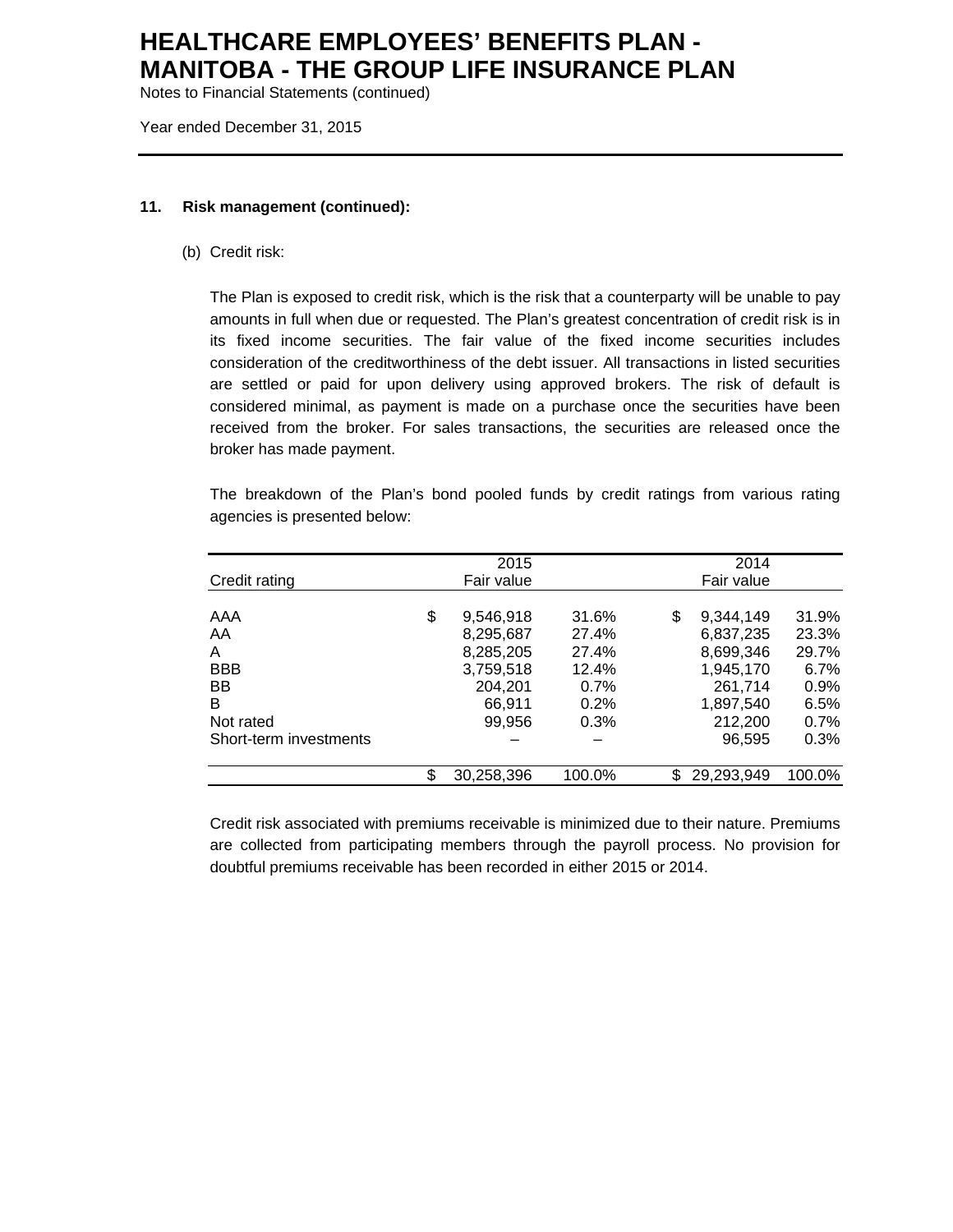Notes to Financial Statements (continued)

Year ended December 31, 2015

### **11. Risk management (continued):**

(c) Liquidity risk:

Liquidity risk is the possibility that investments of the Plan cannot be readily converted into cash when required. The Plan may be subject to liquidity constraints because of insufficient volume in the markets for the securities of the Plan or other securities may be subject to legal or contractual restrictions on their resale. Liquidity risk is managed by investing the majority of the Plan's assets in investments that are traded in an active market and can be readily disposed. The Plan's claims payable and accrued liabilities and due to Healthcare Employees' Pension Plan - Manitoba balances have contracted maturities of less than one year.

(d) Claims and premiums risk:

The nature of the unpaid claims is such that the establishment of an obligation is based on known facts and interpretation of circumstances, on a case by case basis, and is therefore a complex and dynamic process influenced by a variety of factors.

Consequently, the establishment of obligations and premium rates relies on the judgment and opinions of a number of professionals, on historical precedent and trends, on prevailing legal, economic, social and regulatory trends and on expectations as to future developments. The process of determining premium rates and reserves necessarily involves risks that the actual results will deviate, perhaps substantially, from the best estimates made.

To offset the Plan incurring abnormally high claims experience in any one fiscal period, the Plan has purchased stop loss coverage from The Great-West Life Assurance Company. The stop loss coverage becomes effective when basic life insurance claims paid are in excess of 110 percent of premiums collected in any fiscal year.

#### **12. Fair value of financial instruments:**

The fair value of the financial assets and liabilities of the Plan approximates their carrying value due to their short-term nature (except for cash and investments which are stated at fair value, note 3).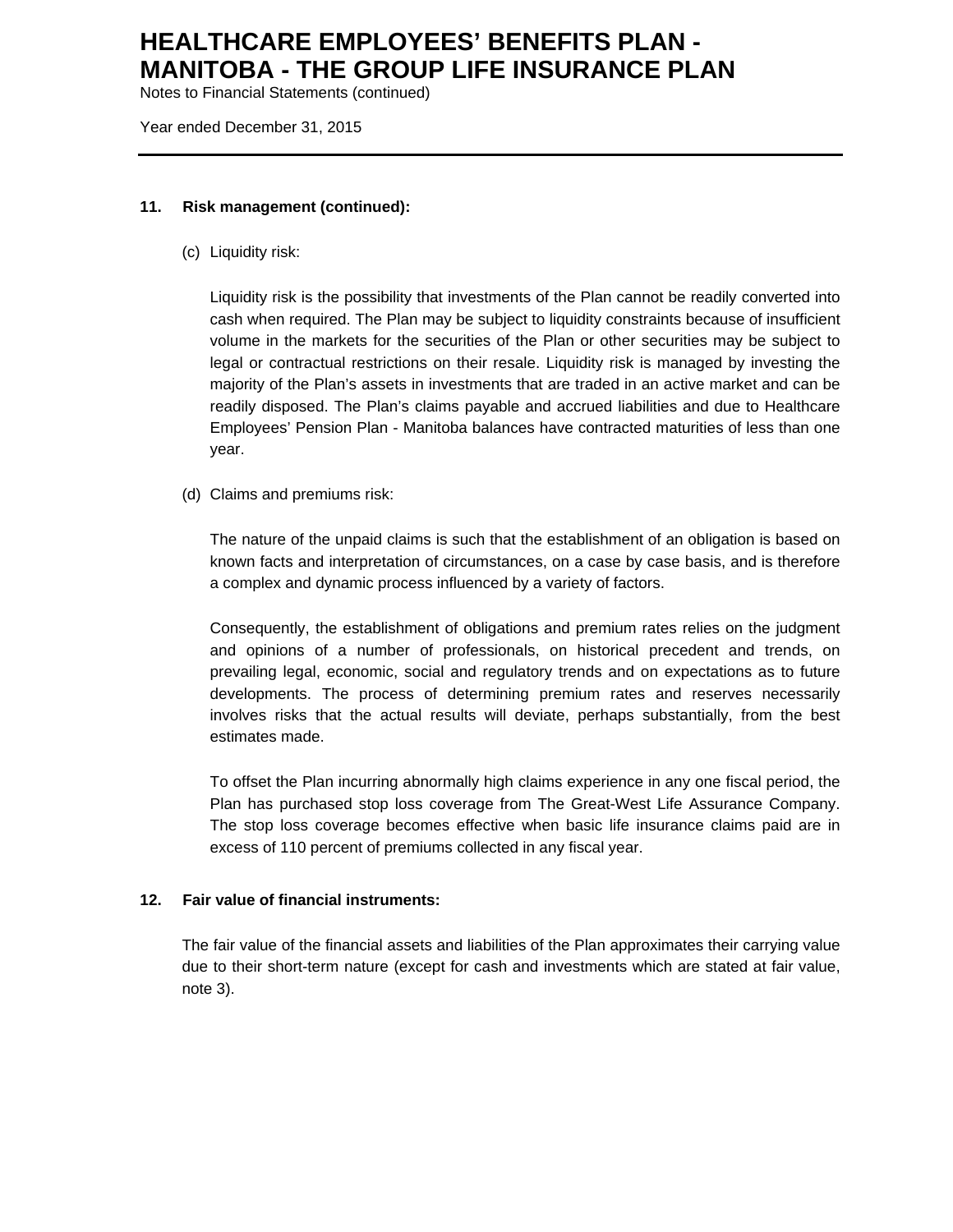Notes to Financial Statements (continued)

Year ended December 31, 2015

### **12. Fair value of financial instruments (continued):**

The Plan's assets which are recorded at fair value are required to be classified into one of three levels, depending on the inputs used for valuation. The hierarchy of inputs is summarized below:

- Level 1 Quoted prices (unadjusted) in active markets for identical assets or liabilities.
- Level 2 Inputs other than quoted prices included in Level 1 that are observable for the asset or liability, either directly (i.e. as prices) or indirectly (i.e. derived from prices).
- Level 3 Inputs for the asset or liability that are not based on observable market data (unobservable inputs).

Changes in valuation methods may result in transfers into or out of an investment's assigned level.

The following is a summary of the classification used as of December 31 in valuing the Plan's investments carried at fair value:

| December 31, 2015        | Level 1      | Level 2      | Level 3      | Total        |
|--------------------------|--------------|--------------|--------------|--------------|
| Cash                     | 3,781,992    | \$           | \$           | \$3,781,992  |
| Equity pooled funds      | 33,821,683   | 1,256,104    |              | 35,077,787   |
| Bond pooled funds        | 6,543,762    | 23,714,634   |              | 30,258,396   |
| Real estate pooled funds |              |              | 10,444,080   | 10,444,080   |
|                          | \$44,147,437 | \$24,970,738 | \$10,444,080 | \$79,562,255 |

| December 31, 2014        | Level 1      | Level 2      | Level 3   | Total        |
|--------------------------|--------------|--------------|-----------|--------------|
| Cash                     | 2,779,177    | \$           | \$        | \$2,779,177  |
| Equity pooled funds      | 27,653,407   | 877,074      |           | 28,530,481   |
| Bond pooled funds        | 6,353,211    | 22,940,738   |           | 29,293,949   |
| Real estate pooled funds |              |              | 9,006,276 | 9,006,276    |
|                          | \$36,785,795 | \$23,817,812 | 9,006,276 | \$69,609,883 |

There were no transfers between Level 1 and Level 2 in the years ended December 31, 2015 and 2014.